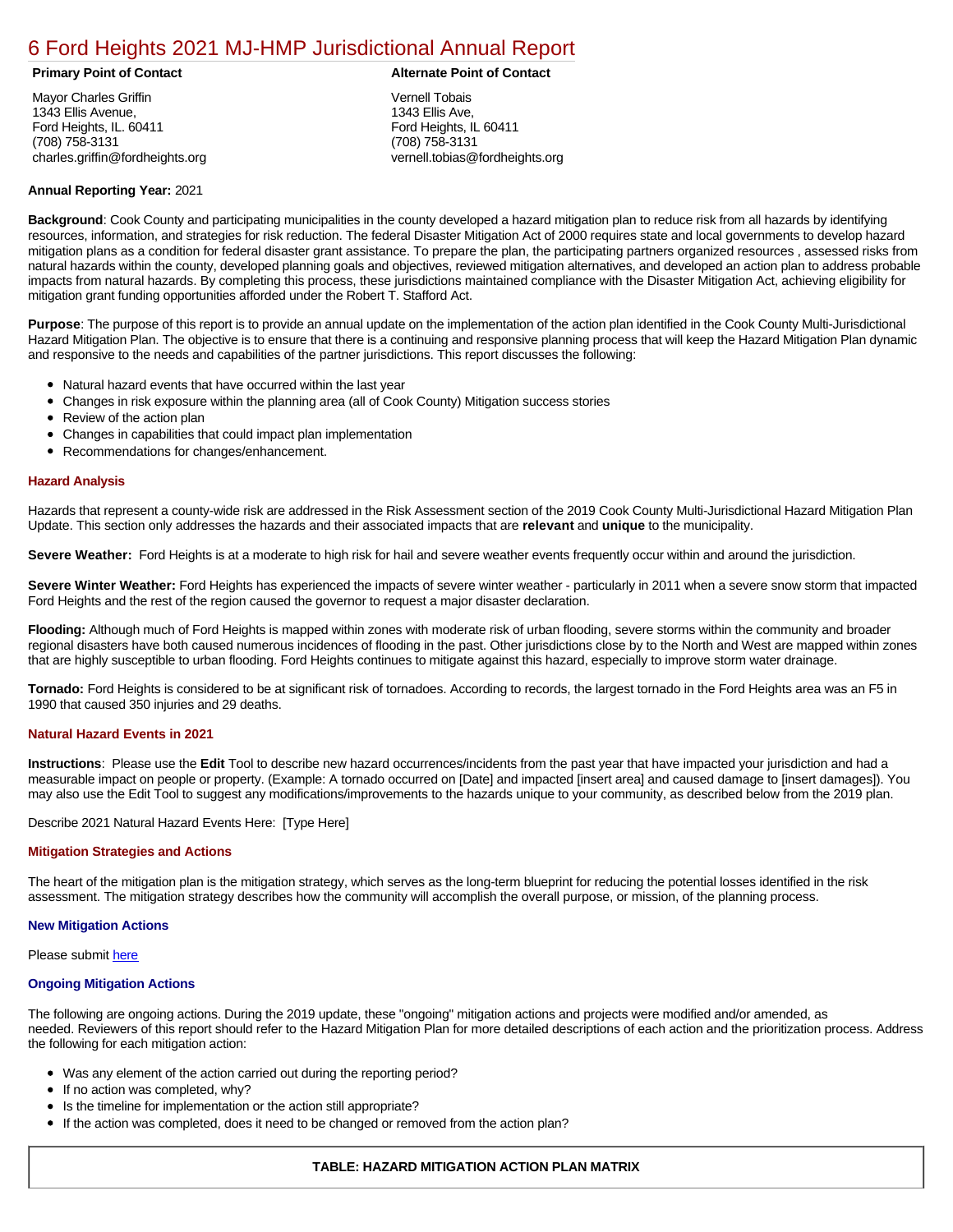| <b>Completion status legend:</b><br>$O =$ Action Ongoing toward Completion<br>$N = New$<br>$R =$ Want Removed from Annex<br>$C = Project Completed$<br>$X = No$ Action Taken                                            |             |                                                         |                                                                                  |                                                                                                  |                                                                                                                            |                          |                                                  |                                                            |  |  |  |
|-------------------------------------------------------------------------------------------------------------------------------------------------------------------------------------------------------------------------|-------------|---------------------------------------------------------|----------------------------------------------------------------------------------|--------------------------------------------------------------------------------------------------|----------------------------------------------------------------------------------------------------------------------------|--------------------------|--------------------------------------------------|------------------------------------------------------------|--|--|--|
| 2021 Status                                                                                                                                                                                                             | 2020 Status | 2019 Status                                             | <b>Hazards</b><br><b>Mitigated</b>                                               | <b>Objectives</b><br>Met                                                                         | <b>Lead Agencies</b>                                                                                                       | <b>Estimated</b><br>Cost | Sources of<br><b>Funding</b>                     | <b>Timeline/Projected</b><br><b>Completion Date</b><br>(a) |  |  |  |
| Action F2.1—Increase drainage/absorption capabilities of the Village by constructing detention and retention basins.                                                                                                    |             |                                                         |                                                                                  |                                                                                                  |                                                                                                                            |                          |                                                  |                                                            |  |  |  |
| <b>Status Description:</b>                                                                                                                                                                                              |             |                                                         |                                                                                  |                                                                                                  |                                                                                                                            |                          |                                                  |                                                            |  |  |  |
| O                                                                                                                                                                                                                       |             | Ongoing                                                 | Flood, Severe<br>Weather                                                         | 1, 2, 3, 9, 12,<br>13                                                                            | Village of Ford<br>Heights, MWRD                                                                                           | High                     | General<br>Revenue,<br>Grants, MWRD-<br>Phase II | Long-term                                                  |  |  |  |
| Action F2.2-The televising and repairing of all sanitary sewer lines and the rehabilitation/sealing of all sanitary structures through-out the Village to eliminate<br>infiltration and stop sewer backups.             |             |                                                         |                                                                                  |                                                                                                  |                                                                                                                            |                          |                                                  |                                                            |  |  |  |
| <b>Status Description:</b>                                                                                                                                                                                              |             |                                                         |                                                                                  |                                                                                                  |                                                                                                                            |                          |                                                  |                                                            |  |  |  |
| O                                                                                                                                                                                                                       |             | Ongoing                                                 | Flood, Severe<br>Weather                                                         | 1, 2, 9                                                                                          | Village of Ford<br>Heights                                                                                                 | High                     | General<br>Revenue,<br>Grants                    | Long-term                                                  |  |  |  |
|                                                                                                                                                                                                                         |             |                                                         |                                                                                  |                                                                                                  | Action F2.3-Develop a community warming/cooling center that could also serve as a tornado shelter.                         |                          |                                                  |                                                            |  |  |  |
| <b>Status Description:</b>                                                                                                                                                                                              |             |                                                         |                                                                                  |                                                                                                  |                                                                                                                            |                          |                                                  |                                                            |  |  |  |
| O                                                                                                                                                                                                                       |             | Ongoing                                                 | Severe<br>Weather,<br>Tornado                                                    | 5, 8                                                                                             | Village of Ford<br>Heights                                                                                                 | Medium                   | General<br>Revenue,<br>Grants                    | Long-term                                                  |  |  |  |
|                                                                                                                                                                                                                         |             | Action F2.4—Participate in the Community Rating System. |                                                                                  |                                                                                                  |                                                                                                                            |                          |                                                  |                                                            |  |  |  |
| <b>Status Description:</b>                                                                                                                                                                                              |             |                                                         |                                                                                  |                                                                                                  |                                                                                                                            |                          |                                                  |                                                            |  |  |  |
| $\circ$                                                                                                                                                                                                                 |             | Ongoing                                                 | Flood                                                                            | 3, 4, 5, 6, 7, 9,<br>10, 11, 13                                                                  | Village of Ford<br>Heights                                                                                                 | Low                      | General<br>Revenue                               | Short-term                                                 |  |  |  |
|                                                                                                                                                                                                                         |             |                                                         |                                                                                  |                                                                                                  | Action F2.5-Developing and maintaining a GIS database to track community vulnerability and exposure in known hazard areas. |                          |                                                  |                                                            |  |  |  |
| <b>Status Description:</b>                                                                                                                                                                                              |             |                                                         |                                                                                  |                                                                                                  |                                                                                                                            |                          |                                                  |                                                            |  |  |  |
| O                                                                                                                                                                                                                       |             | Ongoing                                                 | Multi-hazard                                                                     | 1, 2, 5, 6                                                                                       | Village of Ford<br>Heights                                                                                                 | High                     | General<br>Revenue                               | Short-term and<br>Ongoing                                  |  |  |  |
|                                                                                                                                                                                                                         |             |                                                         |                                                                                  | Action F2.6-Developing and implementing a multi-hazard public awareness program.                 |                                                                                                                            |                          |                                                  |                                                            |  |  |  |
| <b>Status Description:</b>                                                                                                                                                                                              |             |                                                         |                                                                                  |                                                                                                  |                                                                                                                            |                          |                                                  |                                                            |  |  |  |
| O                                                                                                                                                                                                                       |             | Ongoing                                                 | Multi-hazard                                                                     | 6, 8                                                                                             | Village of Ford<br>Heights                                                                                                 | Low                      | Grants, General<br>Revenue                       | Short-term and<br>Ongoing                                  |  |  |  |
|                                                                                                                                                                                                                         |             |                                                         |                                                                                  | Action F2.7—Develop plan to protect infrastructure and critical facilities from natural hazards. |                                                                                                                            |                          |                                                  |                                                            |  |  |  |
| <b>Status Description:</b>                                                                                                                                                                                              |             |                                                         |                                                                                  |                                                                                                  |                                                                                                                            |                          |                                                  |                                                            |  |  |  |
| O                                                                                                                                                                                                                       |             | Ongoing                                                 | Multi-hazard                                                                     | 1, 2, 5                                                                                          | Village of Ford<br>Heights                                                                                                 | Low                      | General<br>Revenue,<br>Grants                    | Long-term                                                  |  |  |  |
|                                                                                                                                                                                                                         |             |                                                         |                                                                                  | Action F2.8—Complete a stormwater drainage study for known problem areas in the community.       |                                                                                                                            |                          |                                                  |                                                            |  |  |  |
| <b>Status Description:</b>                                                                                                                                                                                              |             |                                                         |                                                                                  |                                                                                                  |                                                                                                                            |                          |                                                  |                                                            |  |  |  |
| O                                                                                                                                                                                                                       |             | Ongoing                                                 | Flood, Severe<br>Weather                                                         | 3, 13                                                                                            | Village of Ford<br>Heights                                                                                                 | Medium                   | General<br>Revenue,<br>Grants                    | Short-term                                                 |  |  |  |
| Action F2.9-Where appropriate, support retrofitting, purchase, or relocation of structures in hazard-prone areas to prevent future structure damage. Give<br>priority to properties with exposure to repetitive losses. |             |                                                         |                                                                                  |                                                                                                  |                                                                                                                            |                          |                                                  |                                                            |  |  |  |
| <b>Status Description:</b>                                                                                                                                                                                              |             |                                                         |                                                                                  |                                                                                                  |                                                                                                                            |                          |                                                  |                                                            |  |  |  |
| O                                                                                                                                                                                                                       |             | Ongoing                                                 | All                                                                              | 7, 13                                                                                            | Village of Ford<br>Heights                                                                                                 | High                     | <b>FEMA Hazard</b><br>Mitigation<br>Grants       | Long-term<br>(depending on<br>funding)                     |  |  |  |
|                                                                                                                                                                                                                         |             |                                                         | Action F2.10—Continue to support the countywide actions identified in this plan. |                                                                                                  |                                                                                                                            |                          |                                                  |                                                            |  |  |  |
| <b>Status Description:</b>                                                                                                                                                                                              |             |                                                         |                                                                                  |                                                                                                  |                                                                                                                            |                          |                                                  |                                                            |  |  |  |
| O                                                                                                                                                                                                                       |             | Ongoing                                                 | All                                                                              | All                                                                                              | Village of Ford<br>Heights                                                                                                 | Low                      | <b>General Fund</b>                              | Short- and Long-<br>term                                   |  |  |  |
|                                                                                                                                                                                                                         |             |                                                         |                                                                                  | Action F2.11-Actively participate in the plan maintenance strategy identified in this plan.      |                                                                                                                            |                          |                                                  |                                                            |  |  |  |
| <b>Status Description:</b>                                                                                                                                                                                              |             |                                                         |                                                                                  |                                                                                                  |                                                                                                                            |                          |                                                  |                                                            |  |  |  |